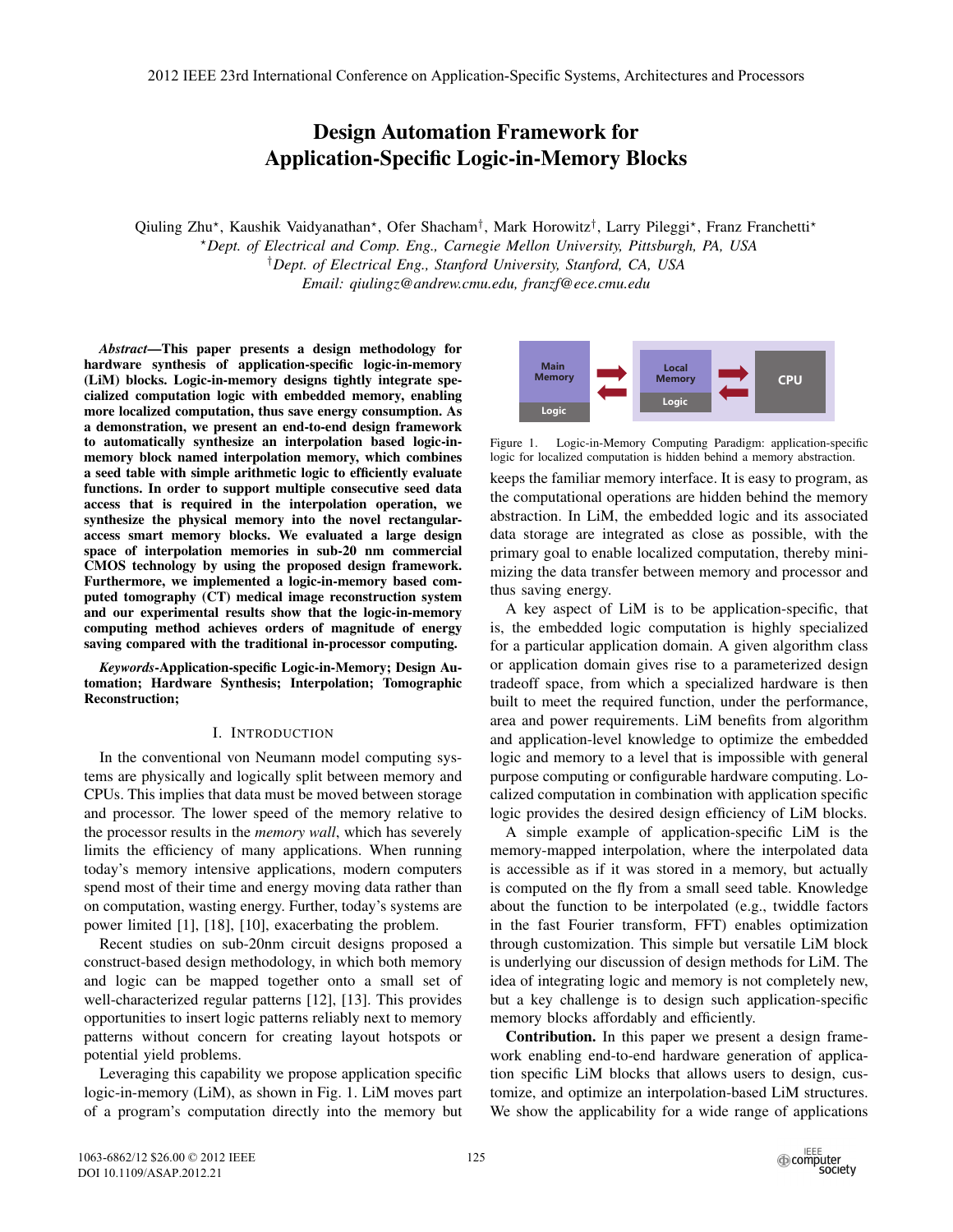from signal processing (e.g., FFT twiddle factor generation) to image processing (e.g., computed tomography (CT) medical image reconstruction). An important observation is that the seemingly simple idea of interpolation becomes a powerful tool when flexible configurability (e.g., relative cost of memory access vs. logic, and different types of logic to embed) is provided in the design phase.

Importantly, the ability to physically synthesis these LiM blocks affordably is enabled by our previous work of "smart" embedded memory synthesis framework which is built from the construct-based logic and memory codesign method [13]. Synthesis results from the framework at 14nm technology show that the resulting LiM hardware is efficient in area, power and latency. Furthermore, our architectural simulations demonstrate orders of magnitude of energy saving from LiM computing compared with traditional processor-centric computing.

Related work. The concept of processor-in-memory [10] is grounded in the same observation about the Von Neumann architecture's inherent problem and has been well-studied. Application-specific LiM takes this idea a step further: embedding processors in memory results in too inefficient structures and too much overhead. Thus, application-specific LiM inserts simple, specialized, but powerful logic into memory. Logically similar to our approach, texture mapping on graphics processors [19] provides floating-point addressable memory, where non-integer locations are interpolated. However, the physical implementation is different and the concept of our LiM targets at broader application area.

Interpolation and related areas are well-researched [11]. For example, [9] studied table-based polynomial methods for fast hardware evaluations in FPGAs. In contrast, our work mainly targets at Application-Specific Integrated Circuits (ASICs). The name *interpolation memory* was first proposed by [15] for general continuous function evaluation, and they provide a generalized approach for standard elementary function evaluation that is equivalent to a mathematical library. That work provides detailed numerical analysis of the method. In contrast, the focus of our work is to use the concept of interpolation memory in an application aware manner and to automatically synthesize the resulting hardware on a nanoscale technology.

Organization. The paper is organized as follows. In SectionII we describe the concept, design parameterization and tradeoff analysis of an interpolation-embedded LiM block. In SectionIII, we present a tool framework for LiM hardware synthesis. We discuss the results in SectionIV and draw conclusions in SectionV.

#### II. LOGIC-IN-MEMORY

In this paper we are developing a general design flow for the application specific LiM. For demonstration purpose, we restrict our examples and evaluation to a special but important class of LiMs, one or multi-dimensional interpolationembedded memory blocks (i.e., interpolation memory). Such LiMs have a large design space where memory size, interpolation method, and interpolation accuracy are traded off to minimize area and energy consumption under given latency and accuracy. We first detail the general LiM concepts and then discuss the details of interpolation memory.

### *A. Application-Specific Logic-in-Memory*

General concept. Logic-in-memory provides a memory abstraction to move computation to the data, as opposed to moving data to the computing element. From the outside (e.g., a processor) it looks like a regular memory but the structure consists of a smaller memory plus some logic. When reading from an address, the structure returns a value that is computed from the address value and the contents of the memory. A certain part of the address space needs to provide access to the small physical memory to be able to seed the computation. LiM incorporates logic function, or "intelligence," into the memory. While arbitrarily complicated functions are possible, efficiency requires these functions to be simple and only require a few localized memory accesses. LiM is most valuable for power-critical data-dominated applications with irregular and unpredictable memory accesses patterns (thus they cannot exploit the memory hierarchy and caches effectively), and a substantial amount of data transfer will be avoided.

Since the logic is implemented as part of the memory, its functionality must be general enough to benefit enough important applications but also needs to be optimized enough to the targeted application to provide a real gain. It is necessary to pick the right primitives that can successfully be implemented using LiM and are widely enough applicable. Our analysis shows that interpolation memory (discussed next) is such a very general LiM building block that can benefit many signal and image processing algorithms. Further, the high computational demands of these algorithms and the high volume of devices with these applications make it worthwhile to provide specialized and optimized hardware.

Integration into processors. From the software perspective LiM acts like a special-purpose on-chip memory or scratchpad, taking in an arbitrary address in the virtual read address space, but returning data that is computed. Further, control and configuration is also exposed through the memory interface. This makes programming the LiM unit very simple. One can easily envision adding a control flag to on-chip storage that engages or disengages the embedded logic, thus not impacting normal execution but significantly enhancing the functionality.

## *B. Interpolation Memory*

Interpolation memory holds function values at evenly spaced, non-contiguous memory addresses, and the integrated logic performs polynomial interpolation operations on each read reference for locations that do not hold data.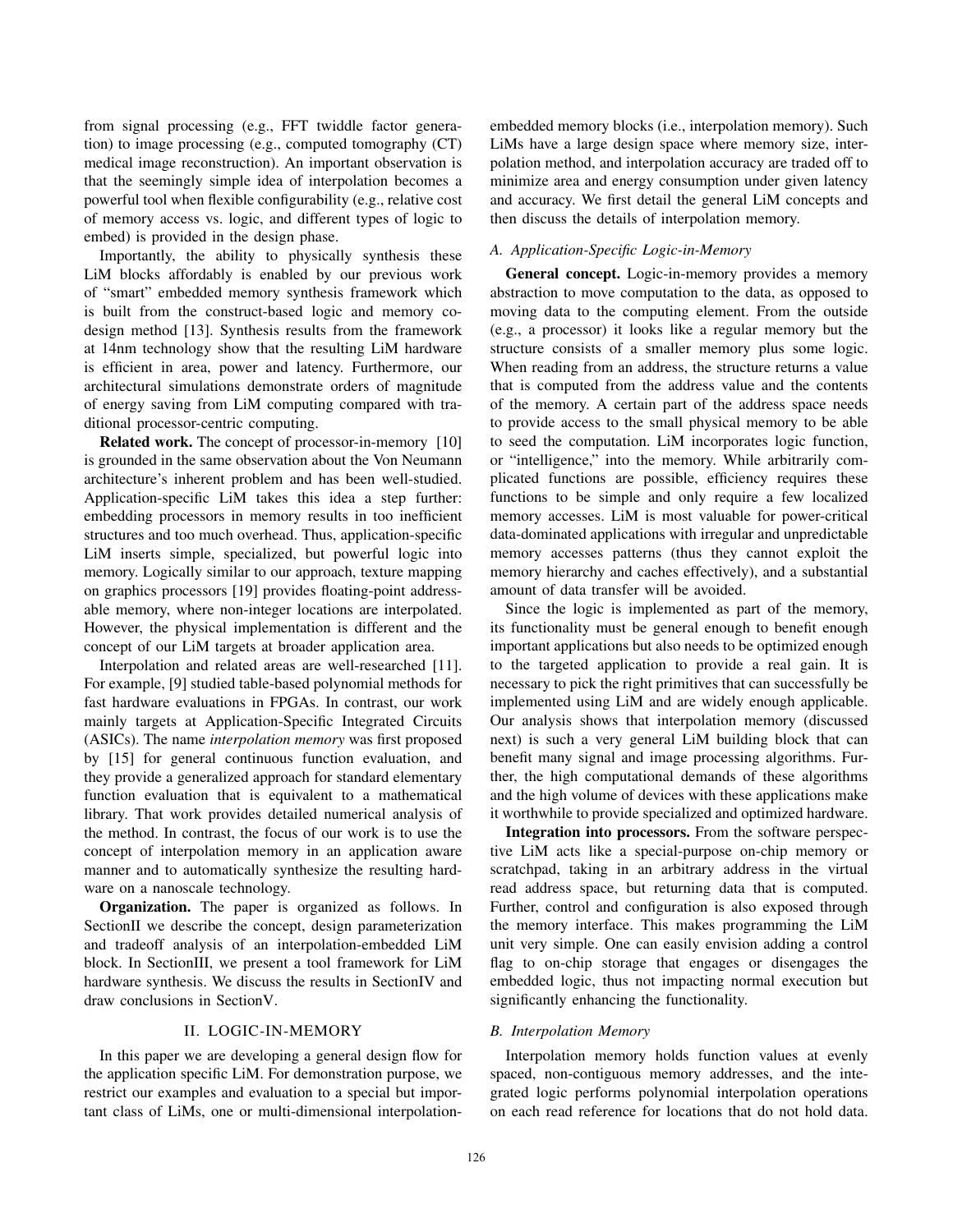Thus, these LiMs contain a seed table that stores the known function values, and compute "in-between" values on the fly. Interpolation memory has a larger memory read address space than write address space.

Applications. Interpolation embedded LiM hardware accelerators can be used for mathematical function evaluation [15], [11] and image transformations (e.g., image rotation, scaling) [20]. In this paper we will particularly discuss the interpolation memory for use in FFT twiddle factor generation and in computed tomography (CT) image reconstruction [6]. In some other situations, the advent of LiM requires to change those algorithms in order to adapt to the logic-in-memory computing. For example, the well-known polar formatting algorithm (PFA) in Synthetic Aperture Radar (SAR) image formation is usually based on a FFT-based polar formatting algorithm, and it is too complicated to be embedded in the memory [5]. In [22], [21], we derive a local interpolation-based variant of SAR PFA algorithm that has equal accuracy as the traditional FFTbased algorithm but fits well in the LiM computing paradigm for energy savings.

1D interpolation memory. We first consider the onedimension (1D) interpolation memory. Assume  $N = 2^n$  is the total number of the discrete data points to be evaluated in the evaluation interval. We evenly partition the evaluation interval into  $2^k$  segments, so each segment contains  $2^r$ elements  $(r = n - k)$ . However, only one element in each segment is stored, so the memory size is reduced from 2 *n* to  $2<sup>k</sup>$ . A polynomial function is defined for each segment to approximate non-stored function values. In this *logic-inmemory* abstraction, 2 *<sup>n</sup>* is defined as the *local memory size* and  $2^k$  is defined as the *physical memory size* and  $2^r$  is defined as the *memory compression ratio*. Power-of-2 indexing mechanism is applicable for most interesting problems, and it largely simplifies the hardware implementation.

From the user's point of view, interpolation memory is a full size memory with  $2^n$ -size address space that supports 1-clock cycle random memory read access. So it has *n*-bits read address space. However, internally the address is split into two parts. The higher  $k$  bits are used to address the  $2^k$ size physical memory. And the lower  $r = n - k$  bits are used to specify the distances between the evaluated data point and its nearest memory references (i.e., interpolation distances). The resulting approximated function value is the weighted approximation of the neighboring memory references, and the weights are set by interpolation distances. The number of nearest neighborhood memory references to be considered is determined by the interpolation order.

2D interpolation memory. The idea can be extended to two and more dimensions; we limit the discussion to two dimensions. Given the addresses in the *X*-coordinate and *Y* coordinate, *2D interpolation memory* returns the corresponding function values in a 2D data array. The returned values are interpolated from its sparsely sampled neighborhood



Figure 2. Interpolation Memory Architecture: *n* bit read address space and *k* bit write address space (i.e., seed table size); the "in-between" values are approximated from 16 neighboring memory references on the fly.

function values in orthogonal dimensions. These sparsely sampled function values are pre-calculated and stored. In the left part of Fig. 2, we show the hardware structure of a 2D cubic (bi-cubic) interpolation memory.

#### *C. Interpolation Memory Implementation*

We now discuss the hardware implementation of interpolation logic. Using Newton's divided differences, integer data types, and two-power sub-sampling, very efficient implementation is possible.

Newton's divided differences. We use Newton's divided differences interpolation polynomial since it is easy to realize in hardware and amenable to be parameterized [3]. The  $d^{th}$ -order function value  $P_d(x)$  is calculated from its neighborhood tabulated functions values  $f(x)$  at points of 0*, . . . , x*(*d−*1) and it's shown as follows:

$$
P_d(x) = k_0 + k_1 \cdot (x - x_0) + \ldots + k_{(d-1)} \cdot (x - x_0) \ldots (x - x_{d-1})
$$

For  $i \in [0, d-1]$ ,  $k_i = f^{(i)}(x)$  is the  $i_{th}$  order divided difference of  $f(x)$ , and the computation of  $k_i$  in hardware for integer data types only involves additions and shifts.  $z_i =$  $x - x_i$  are so-called the interpolation distances, which are determined by the lower *r* bits of the read address. The computational complexity, and the overall hardware cost is proportional to the interpolation order.

Separable 2D interpolation. 2D interpolation (e.g., bilinear, biquadratic, bicubic) can be separated into multiple 1D interpolation in both orthogonal axes. For example, the 2D cubic interpolation in Fig. 2 can be separated into four horizontal 1D cubic interpolations and one vertical 1D cubic interpolation (or vice versa). In the right side of Fig. 2 we illustrate the datapath of a 1D cubic interpolation operation. The bit widths of the data path can also be precisely specified so as not to implement excessive bits, and not to introduce additional error.

Floating-point interpolation. For sufficiently smooth functions (which is a precondition for meaningful interpolation), it is easy to convert integer arithmetic designs to full IEEE floating-point designs. Due to the limited dynamic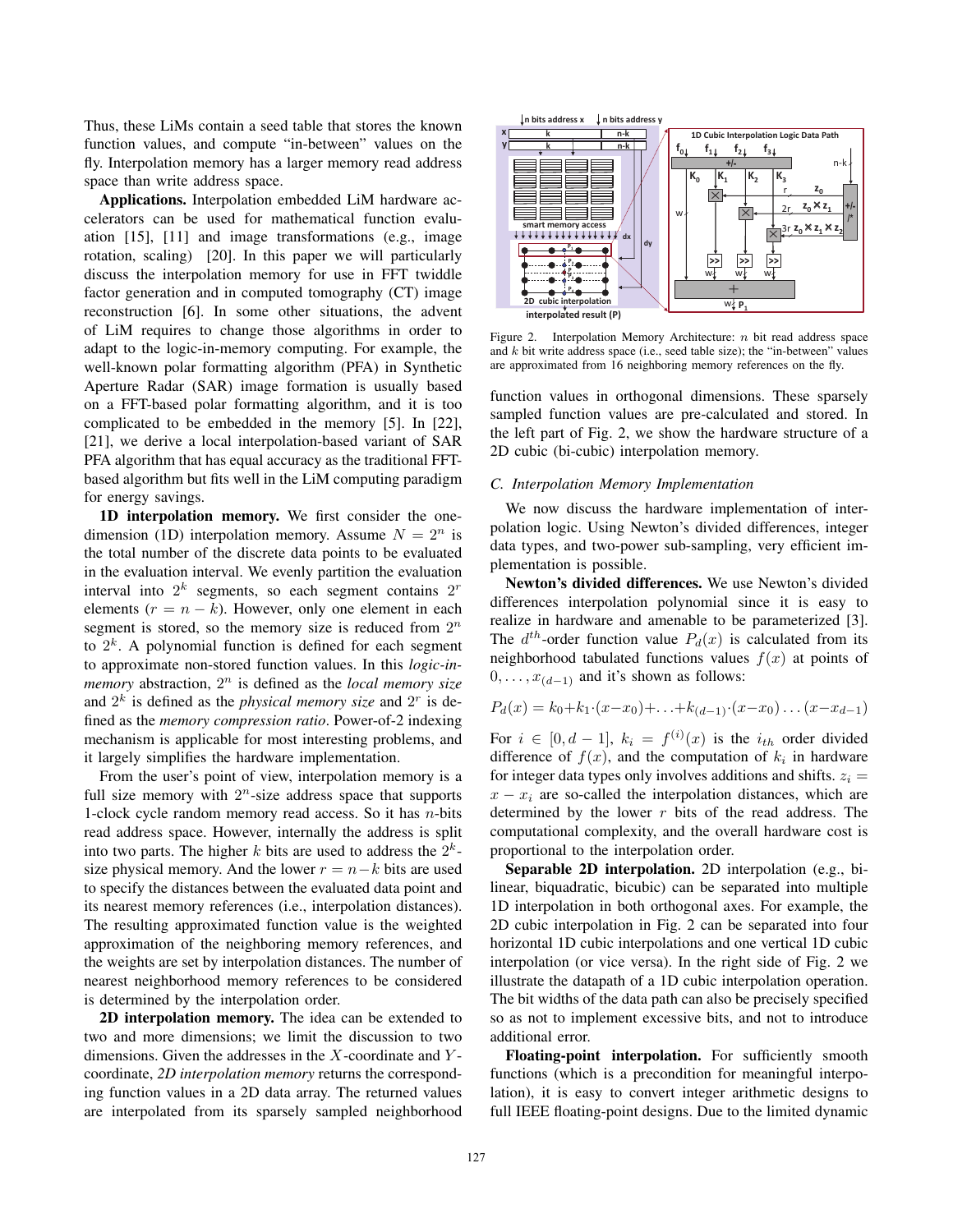

Figure 3. Data Access Pattern in Interpolation: gray array represents the stored function values and the black points are the nearest neighbors to be accessed for the interpolation of the non-stored function values (red stars).

range for a specific known function (e.q.,  $|\sin(x)| \leq 1$ ), fixed-point interpolation memory discussed above with some extra precision beyond the floating-point mantissa's precision in combination with some logic and lookup-tables for the exponent identification allows to compose full IEEEcompatible single and double precision numbers with only integer arithmetic.

Design trade off. We only consider up to the 3 *rd* order polynomial interpolation, that is, linear  $(d = 1)$ , quadratic  $(d = 2)$ , and cubic  $(d = 3)$ . The interpolation order (*d*) together with physical memory size  $(2<sup>k</sup>)$  determine the interpolation accuracy (binary precision bits, *w*). Numerical analysis shows that for any function  $f(x)$  that has  $d + 1$ derivatives,  $d + 1$  additional precision bits (*w*) of the computed  $P(x)$  are obtained for each additional physical address bit (*k*) for interpolating order (*d*) [15]. The tradeoff among these parameters is shown in  $(1)$ , in which  $e$  is the error bits in the precision bits *w* that are tolerated by the application.

$$
(w - e) \propto (d+1)k \tag{1}
$$

(1) gives rise to a design space involving data precision bits, interpolation accuracy, interpolation order, and memory size. And it further leads to different memory/logic area and energy costs for a desired accuracy. In Section III we will discuss our approach to help hardware designers to explore this tradeoff space efficiently and enable them to build the specialized hardware to meet their desired design specs.

FFT Twiddle factor interpolation. One important example where interpolation memory can provide a high-precision low-cost alternative is the FFT twiddle factor evaluation. Twiddle factor is the root-of-unity complex multiplicative constant in the butterfly operations of most FFT algorithms. Typically, *N*-point FFT requires equal-size unique discrete sin and cos values. Pre-calculation requires  $O(N)$  storage while online computation in hardware is expensive [16]. LiM combines small seed table and online computation, thus reduces the overall hardware cost, but still allows singlecycle data access and provides desired accuracy. We will use twiddle factor interpolation memory as an illustrative LiM design example in Section III.

#### *D. Rectangular-Access Smart Memory*

Single-cycle interpolation memory requires to access multiple consecutive elements (in 1D or 2D data array) stored



Figure 4. Customized Rectangular Access Memory: customized memory periphery design allows parallel memory banks to share the *x*-decoder.

in SRAM within a single cycle. Traditionally, this is accomplished by distributing data across multiple memory banks so that for any consecutive access all data elements are retrieved from different banks without conflicts. Using multiple SRAM banks incurs high overhead since every memory bank requires its own decoder logic. Using logicin-memory it is possible to build multi-bank memories that share parts of the decoder logic to exploit the known access pattern. Fig. 3 shows the access patterns for four interpolation memories (linear, cubic, bilinear and bicubic). For example, a  $4 \times 4$  rectangular memory access is needed for the bicubic interpolation.

Basic idea. We exploit the fact that we always read a constant number of consecutive elements per cycle for each interpolation. The core observation is that after address decoding, the activated wordlines of all memory banks are always adjacent to each other. Based on that, it's possible to optimize the multi-banking memory system to save the periphery overhead. We employ the a customized multi-banking SRAM design topology [14], which provides around 50% area and power savings compared with the traditional multi-banking memory design. However, the design of such customized memory requires careful circuit design, sizing and layout, which is a significant design cost if it cannot be automated.

Memory design. We define the functionality of memory to support one-clock-cycle rectangular access of  $2^a \times 2^b$  data points from a  $2^m \times 2^n$  2D data array. The input of the memory system is the top-left coordinate of the accessing rectangular block  $(x_{[m-1:0]}, y_{[n-1:0]})$  and the outputs are all the data point inside the rectangular block. For bicubic interpolation, we have  $a = b = 2$ .

To support one-cycle consecutive access of  $2<sup>a</sup>$  data points in *x* dimension and  $2^b$  data points in *y* dimension, the parameterized memory is divided into  $2^a$  memory blocks; and in each block, there are vertically parallel  $2<sup>b</sup>$  memory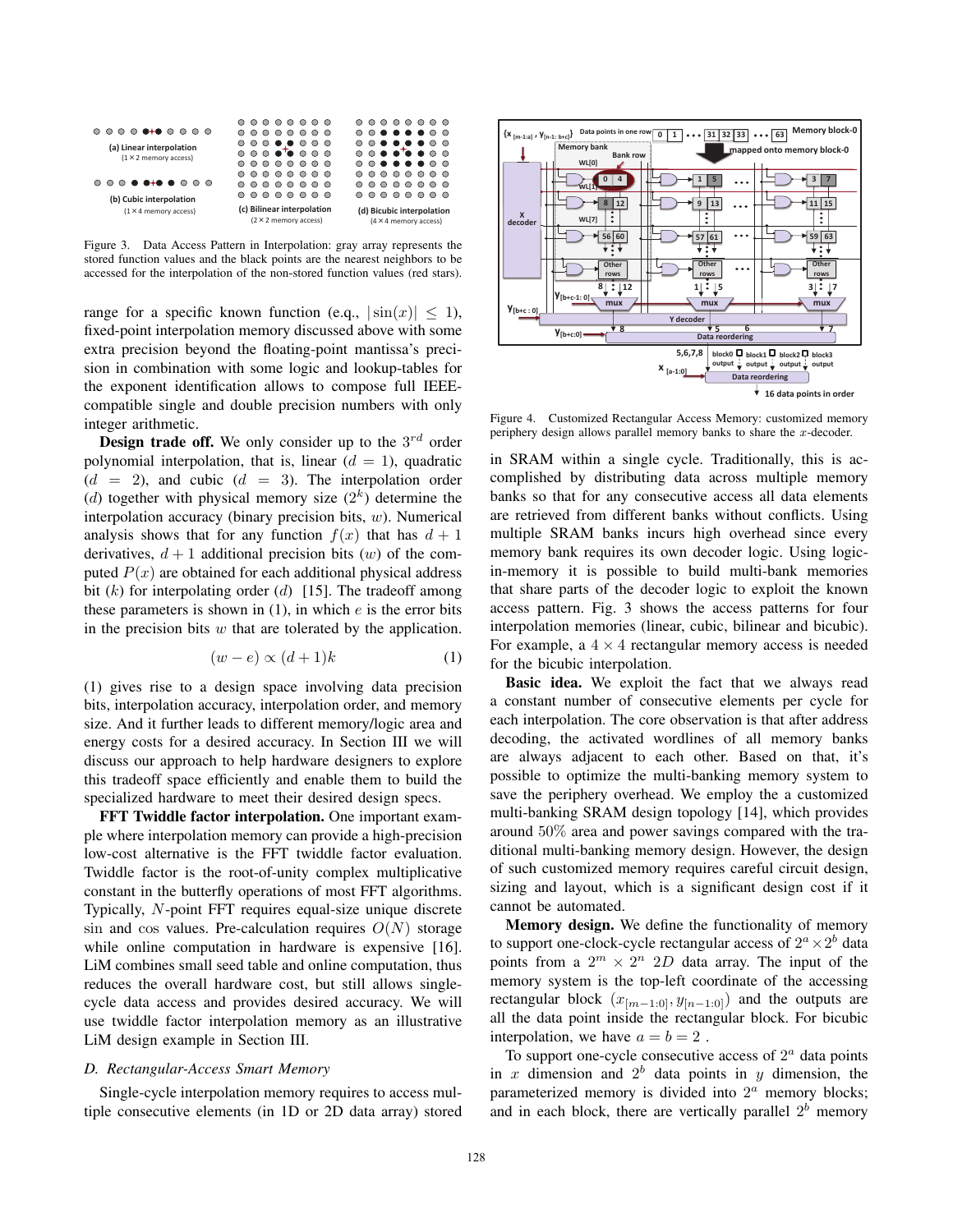banks. To control the memory block aspect ratio, we let each word of a memory bank (bank word) holds 2 *<sup>c</sup>* data points, therefore a block word contains  $2^{(b+c)}$  data points. The 2D data array first distributes its  $2^m$  data rows into  $2^a$  memory blocks row by row (e.g., block-*i* holds row[*i*], row $[2^a + i]$ , row $[2^{a+1} + i]$ , ...). All the  $2^a$  memory blocks have the same structure. Fig. 4 shows the organization of block-0 when  $m = n = 6$ ,  $a = b = 2$ ,  $c = 2$ .

Localized embedded logic. The main idea is to let 2<sup>b</sup> memory banks in each memory block share a modified *X*decoder by using the same method described in [14]. The *X*-decoder is specifically designed to activate two adjacent wordlines simultaneously. That is, when one block wordline is asserted, the next block wordline is also asserted by the OR gate operation of every two adjacent wordline signals. Another *Y* -decoder is used to select one of the two activated wordlines for each memory bank with the AND operations. Each memory bank word holds 2 *<sup>c</sup>* data points but each time only one data point of them is required. A column MUX is designed to select one data element for each memory bank and the column MUX is controlled by the lower  $(b+c)$  bits of address  $y(y_{b+c-1:0})$ .

As shown in Fig. 4, both the first wordline (*W L*[0]) and the second wordline (*W L*[1]) are initially activated by *X*decoder but *Y* -decoder further selects the *W L*[1] for bank0 and *W L*[0] for the other three banks. After the column MUX, block0 outputs data series of '8*−*5*−*6*−*7', which are then reordered to be '5*−*6*−*7*−*8'. With some simple logic for data reordering, the smart memory outputs the required  $2^a \times 2^b$  data points in order simultaneously. As shown in Fig. 4, the distributions of address bit to each memory component is parameterized. By specify these parameters, the resulting memory architecture can be precisely determined.

When  $m = 0$  and  $a = 0$ , the problem is simplified to  $1D \cdot 1 \times 2^b$  consecutive data access from a  $1 \times 2^n$ -size  $1D$ data array (e.g.,  $1 \times 4$  neighborhood access in a 1*D* cubic interpolation). The implementation of the memory system is then simplified to have only one memory block.

Analysis. Compared with the conventional multi-banking memory design, the amount of memory bank periphery circuits is reduced from  $2^{a+b}$  to  $2^a$ . As is observed in Fig. 4, the resulting memory architecture has the embedded logic gates (e.g. the AND gates) tightly integrated with the memory cells, and each logic gate communicates with its local memory cells. The hardware synthesis of these novel smart memories will be presented in SectionIII.

#### III. DESIGN AUTOMATION

Application-specific LiM requires to tailor logic and memory design to application or algorithm specifics. Thus, a strong design automation tool is required to make the approach feasible, as hand-designing of LiMs is prohibitively expensive. We have developed a *design generation and design space exploration tool* for the proposed interpolation



Figure 5. LiM Design Framework

memory, which automates the design of its two key components (interpolation logic and rectangular access memory).

Our tool provides designers with a graphical user interface to select design parameters (e.g., function type, interpolation order, memory size, and precision bits), and generate the corresponding hardware for the specified functionality. Unspecified parameters (free parameters) can be optimized by the system. A designer then evaluates the obtained designs and can explore the design space to optimize the design by varying the parameters. The design framework structure is shown in Fig. 5.

#### *A. Design Exploration and RTL Generation*

Tool infrastructure. The tool frontend is built using our chip generator infrastructure "GENESIS" [17], [7] and it's responsible for application interfacing, design optimization and efficient RTL generation. To achieve that, it allows designers to simultaneously code in two interleaved languages: a target language (SystemVerilog) to describe the behavior of hardware and a meta-language (Perl) to decide what hardware to use for given specs. This "dual-language programming" allows to design an entire parameterized family of LiM designs, all at once. Design parameters are set in graphical user interface (GUI) which is defined through XML files. An optimization engine selects optimized values for free parameters. The system supports hierarchical composition of modules and resolving of parameter constraints across modules through all hierarchy levels.

Illustrative example. As an example of the applicationspecific LiM design tool, we show in Fig. 6 the user interface of our FFT twiddle factor interpolation memory design tool. The design parameters are listed in the left panel of Fig. 6. Functional parameters (e.g., *logical memory size*, *precision bits*, *data format*, and *function type*) are set by the application designer or constrained by higher level designs (e.g., FFTs) if used in a hierarchical design. In our example in Fig. 6, the problem is defined of evaluating 128*K* 32bits *fixed-point sin* function values. *Physical memory size* and *interpolation order* are two free parameters that are determined by the optimization engine based on Eq.(1). To achieve the 32-bits precision with the minimum hardware cost, the optimal design point found by the optimization tool is the *cubic* interpolation memory which stores 128 function values. Thus, the tool selects *physical memory size* and *interpolation order* to be 128 and *cubic* automatically. 1D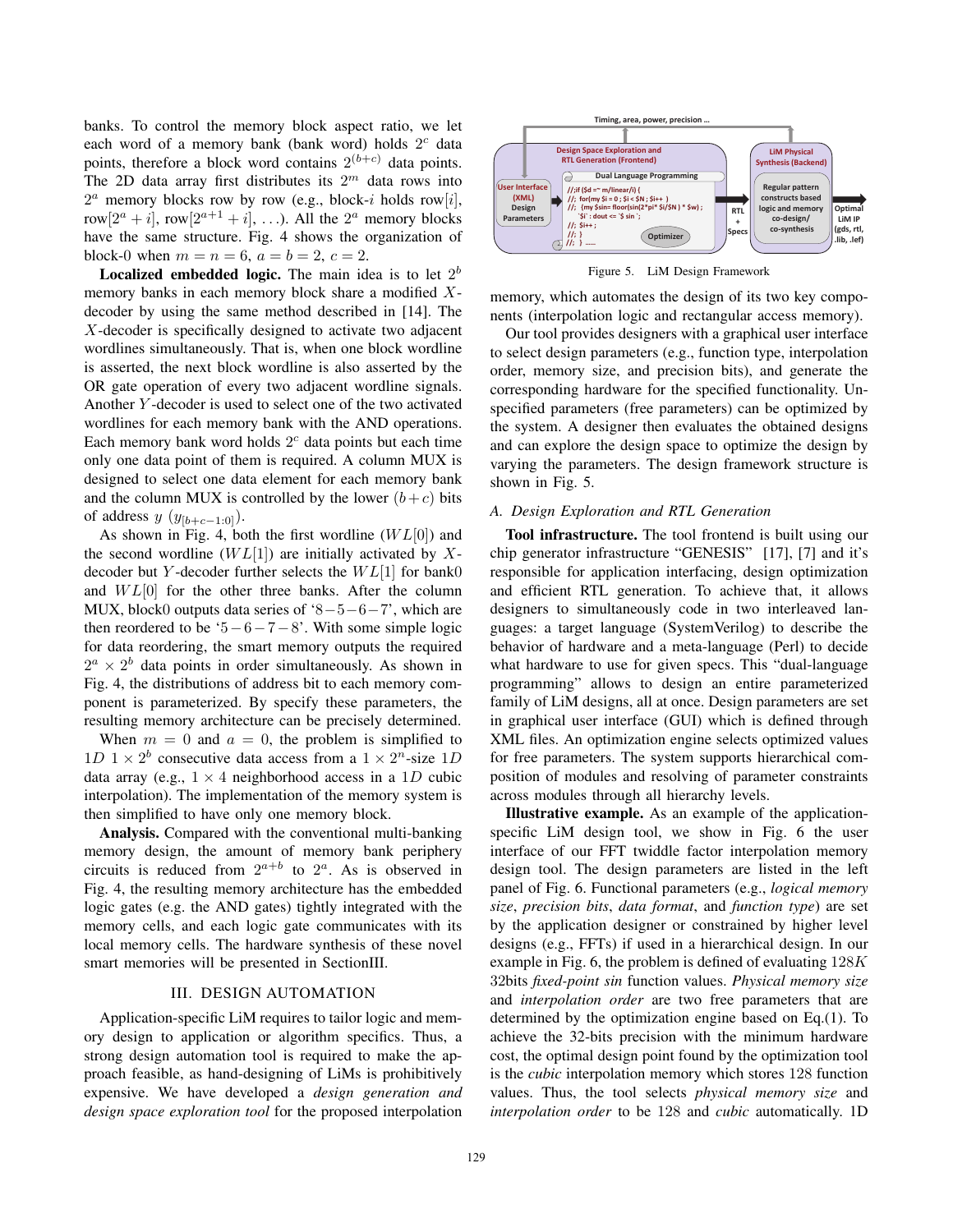

Figure 6. Design Framework User Interface

cubic interpolation needs to access a  $1 \times 4$  rectangular access smart memory and this is implemented by the *rectangular access memory design tool*, which is a separate LiM design tool we built and here acts as a sub-module of the twiddle factor interpolation memory design framework. Constrained by the higher-level cubic interpolation memory, it's parameters are shown in right part of Fig. 6. When satisfied with the parameters, the user simply clicks the "Submit Changes" button, the tool will start to run and the dedicated hardware description in Verilog will be generated.

General framework. As seen in the example, we are building a LiM tool that is hierarchically composed from lower-level LiM design tools. From these basic building blocks we have built more hardware design tools for larger algorithms, including CT image reconstruction, SAR image formatting, geometric image perspective transformations (e.g., scaling, rotation) and bounded divisions. All of these examples provide users the hierarchical graphical tools to design instances of the algorithm with the capability of exploring the design space to trade off costs and performances.

# *B. Physical Synthesis*

The automated design framework discussed so far is capable of mapping LiM application specifications to optimal RTL. Our system also relies on a backend "smart memory" compiler to physically co-synthesize logic and memory.

Smart memory compiler. Today's embedded memory is typically synthesized using an SRAM compiler. But the use of commercial SRAM hardware IP is unable to incorporate application-specific customization that are required in the LiM design and also hinders comprehensive design space exploration. LiM physical synthesis (the right part of Fig. 5) is enabled by our *smart memory synthesis framework*, which is developed from the pattern construct based logic and memory co-design methodology [12], [13]. Using this framework, embedded logic in the LiM is synthesized together with the memory cells to a small set of pre-characterized layout pattern constructs. Lithographic compliance between the codesigned logic and memory ensures sub-20nm manufacturability of LiM circuits.

End-to-end LiM design framework. In our tool chain we are combining the architectural frontend and physical backend to build an end-to-end LiM design framework. Its input is the design specification and the output is ready to use hardware (RTL, GDS, .lib, .lef). When generating a specified design point, our framework also reports the area, power and latency and send them back to the frontend user interface, from which the designer can evaluate the resulting design and reset the design specs for redesign if necessary. Our LiM framework allows an application designer to generate the optimized "silicon" templates by simply tuning the "knobs".

# IV. EVALUATION AND ANALYSIS

We will evaluate the interpolation memory for accuracy, area, latency and energy, for multiple application scenarios. Our automated design framework is used to generate various design points for evaluation. In addition, we built an architectural model for evaluating the energy efficiency of LiM computing paradigm.

Interpolation memory design tradeoff. We first investigate design tradeoffs for twiddle factor interpolation memory as we discussed in Section II-C. We built a twiddle factor interpolation memory design tool and generated various design points for 128K-point FFT with data precisions from 6 bits to 53 bits. From Fig. 7(a), the accuracy (*y* axis) is proportionally increasing with the increasing of the physical memory address bits (*x* axis) for all the linear/quadratic/cubic interpolation methods. As expected, higher order interpolation method achieves better accuracy for the same physical memory size. To show the relative memory and logic cost of different interpolation methods, in Fig. 7(b), we plotted the physically synthesized memory area and logic area for all the three interpolation methods. The baseline design is the full size memory which stores all the required twiddle factors. All of these designs were set to produce 128*K* integer twiddle factors with 32 bit precision. We see that the total area cost of interpolation memory is much smaller compared with the full size memory. For higher interpolation order, logic area is slightly increased, while memory area reduction is more substantial. So cubic interpolation is considered to be best design choice to minimum hardware cost for a given precision. Design points of 24 bits precision and 53 bits precision can be modified to generate IEEE single and double precision floating-point twiddle factors with negligible additional logic cost.

Design efficiency of rectangular access memory. We demonstrate the design efficiency of the rectangular access memory that we described in Section II-D. To be consistent with previous discussions, 1D access windows of  $1 \times 2$  and  $1 \times 4$  from a  $1 \times 128$  data array and 2D access windows of  $2 \times 2$ ,  $4 \times 4$  from a  $128 \times 128$  2D data array were studied. For comparison purpose, we also built the traditional multibanking memory designs of the same functionalities. By using our design framework, we synthesized all the designs with IBM 14nm technology, and measured the power and memory access time for each. We plotted the power-delay product (normalized) in Fig. 7(c) for all the four design pairs. We see that the power-delay-product for rectangular access memory design is about 3 times to 10 times smaller than the traditional multi-banking memory design.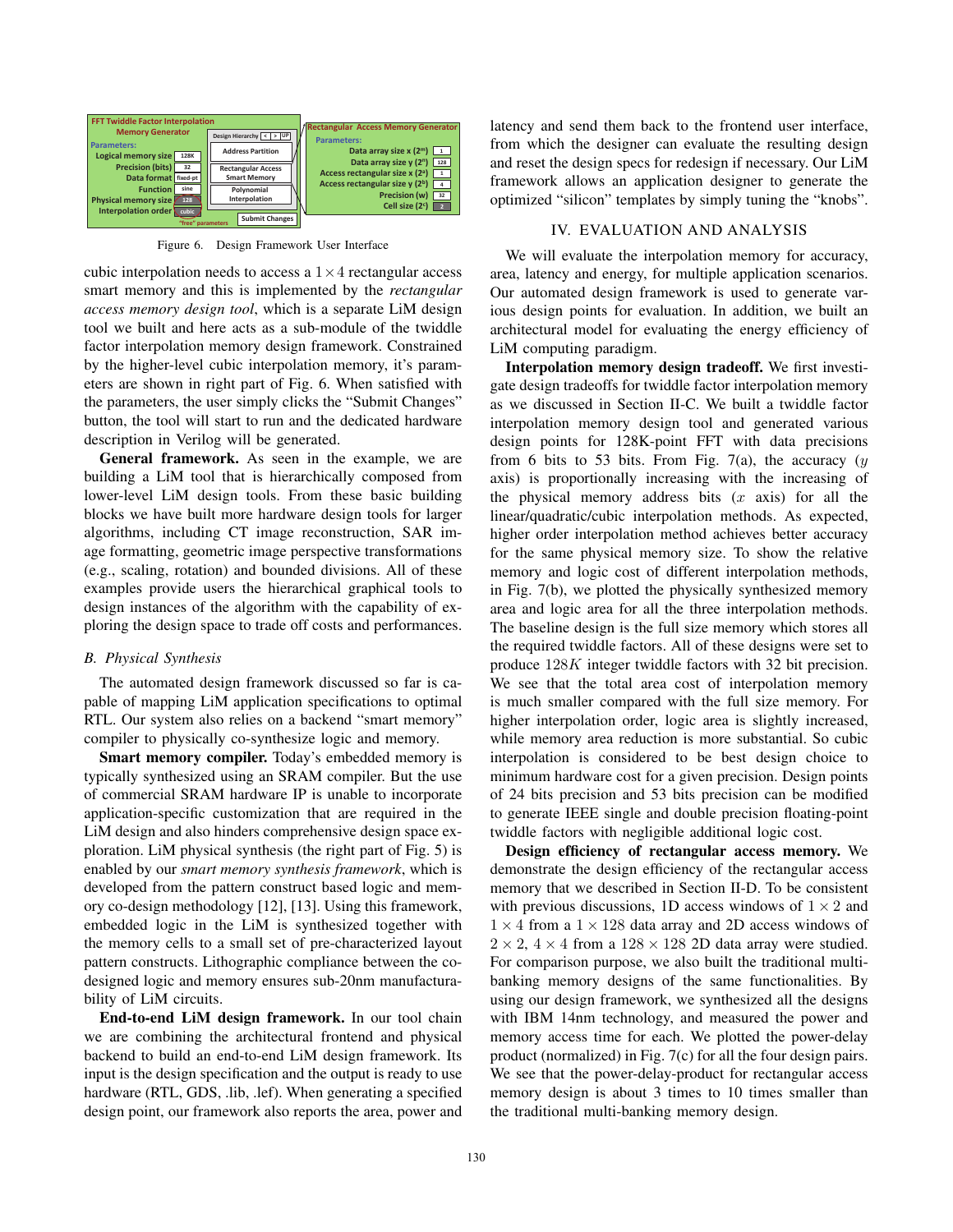





Figure 8. LiM-based CT Imaging Architecture: LiM-1 and LiM-2 implement sin(*.*) and cos(*.*) function evaluations; (LiM-3) provides the intrinsic linear interpolation in backprojection. The whole system presents itself as a LiM block (LiM-4), storing the projection data in the memory, but returning the reconstructed image pixels at the querried coordinates.

Application-level energy savings. To demonstrate the energy saving of the LiM in a real application, we implemented back-projection-based Computed Tomography (CT) image reconstruction with and without interpolation memory. As shown in Fig. 8, projection data (Radon transform data) from rotation based tomographic scan of an object is obtained and stored in the memory. The inverse of the Radon transform can be used to reconstruct the original image by Shepp and Logan's algorithm [6], [2]. The algorithm involves intensive interpolations operations that can be mapped well to our interpolation memory. As shown in Fig. 8, we implemented the algorithm by using two trigonometric interpolation memory (LiM-1 and LiM-2) for sin and cos function evaluations of the rotation angles where the twiddle factor designs can be reused. In addition, there is another 1D interpolation memory (LiM-3) that is required in the algorithm. It's worth mentioning that the whole system in Fig. 8 presents itself as a LiM block (LiM-4), storing the radon transform data in the memory, but returning the reconstructed image pixel values at the input coordinates.

To evaluate the energy efficiency and performance improvement of LiM computing paradigm, we simulated the CT algorithm in two variants: (1) we performed the logic computation in a simple processor with a direct-mapped SRAM cache storing the Radon transform values, and (2) we used the LiM hardware to store the raw data and also performed the interpolation in the memory, and only sent the final computed pixel value to the processor. Since LiM performs extra logic computation in memory, we scaled its



Figure 9. LiM Energy Evaluation for CT Imaging



Figure 10. LiM Performance Evaluation for CT Imaging

memory accessing power/latency by adding in the normalized logic power/delay from the hardware characterization. We measured the energy consumptions and latency (the number of clock cycles taken to finish the task) for image reconstructions of different image sizes with the Wattch simulator, an architectural level power simulator [4]. As seen in Fig. 9 and Fig. 10, the results show that up to 5 orders of magnitude energy and latency saving were achieved by LiM compared with in-processor computing for the images been studied. The main reason is that LiM eliminates the overhead cost associated with the general-purpose computing, and in addition minimizes the data transferring.

Other applications and future work. Applicationspecific logic enhanced memory customization and its associated suite of design tool present itself as a design methodology that balances cost, performance and energy. The same design methodology can be applied to many other algorithms that have inherent localized and parallel memory accessing pattern. For example, we have built LiM hardware synthesis tools for image perspective transformations, polarto-rectangular image resampling, and division by a strongly